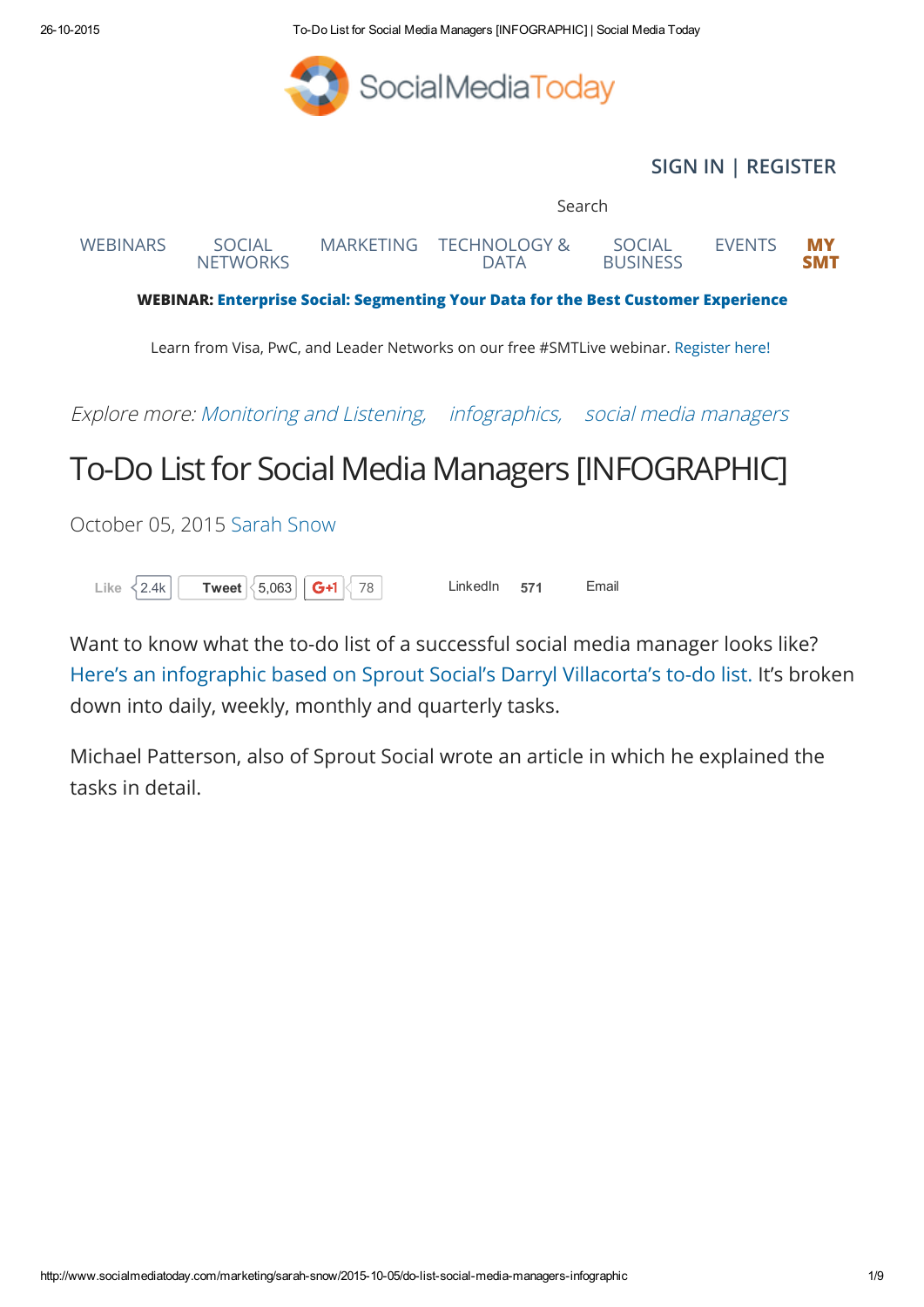# **A CHECKLIST FOR** Social Media Managers

## **DAILY**

- $\Box$  Respond to inbound social messages.
- □ Monitor and respond to brand mentions.
- $\Box$  Create conversations with brand advocates.
- $\Box$  Find and engage with potential customers.
- $\Box$  Research the social media industry.
- □ Load your social editorial calendar.
- □ Post 3-6 times on Twitter.
- $\Box$  Post 1-2 times on Facebook.
- $\Box$  Post 1-2 times to Google+.
- □ Post 1-3 times to Instagram.
- $\Box$  Post 1 time to LinkedIn.
- □ Study your products and services.
- $\Box$  Monitor the competition.
- $\Box$  Work on a blog post.

### **WEEKLY**

- □ Engage with thought leaders.
- $\Box$  Engage with marketing partners.
- □ Discuss tactics with your team.
- $\Box$  Run your social media analytics.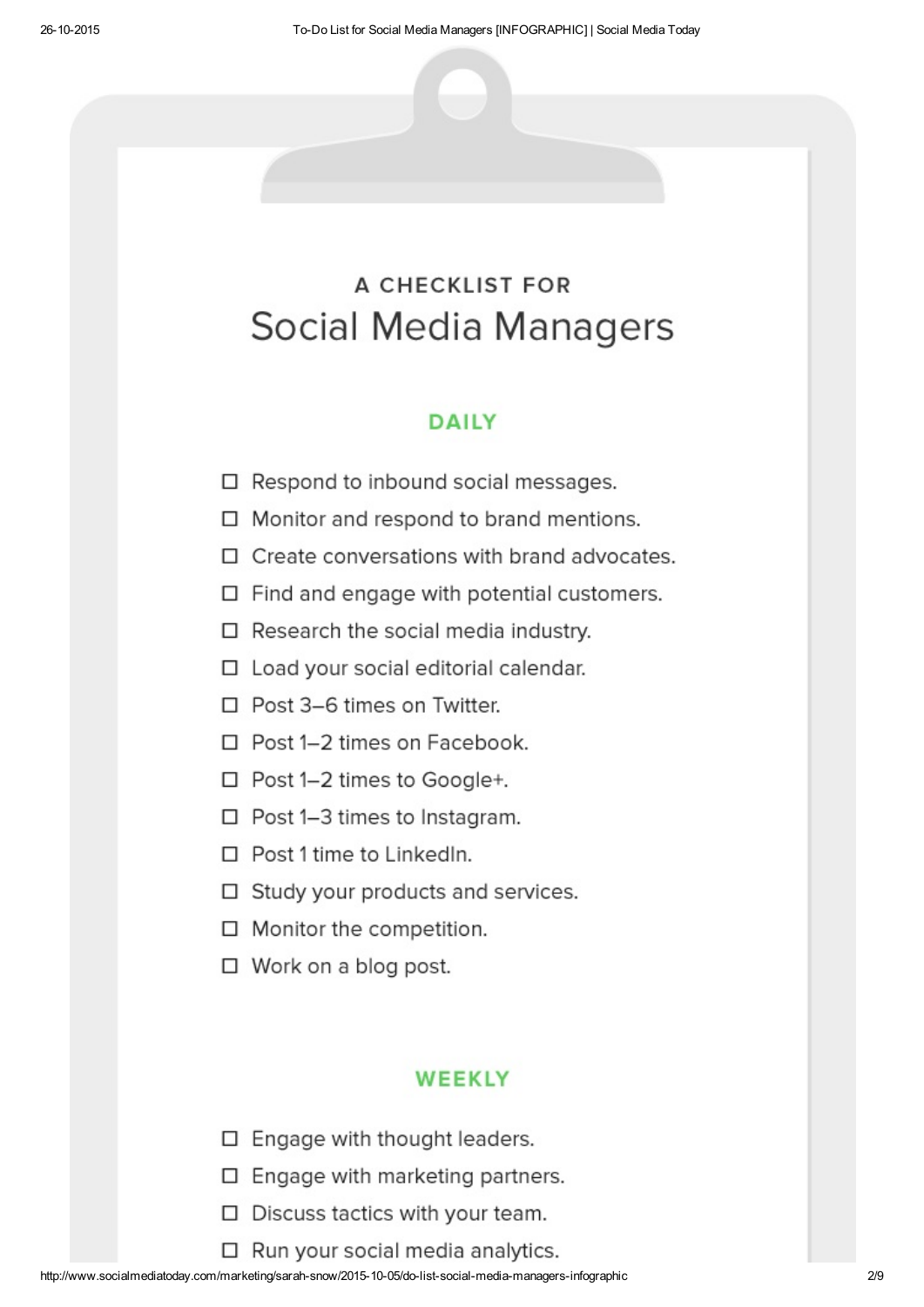26102015 ToDo List for Social Media Managers [INFOGRAPHIC] | Social Media Today

 $\Box$  Encourage sharing through employee advocacy.

## **MONTHLY**

- □ Audit your strategy.
- □ Attend local events.
- $\Box$  Detox from social media.
- $\Box$  Collaborate with other departments.

## **QUARTERLY**

- $\Box$  Adjust quarterly goals.
- □ Assess key performance indicators.
- □ Gauge team capacity and needs.

## **IMMEDIATELY**

□ Check out how Sprout Social can help you more efficiently tackle your checklist with a free 30-day trial of our social media management software.

# sproutsocial

So what should a social media manager be doing on a daily basis?

No. 1 task: Respond to inbound social messages. "Social media is quickly turning into one of the most popular channels for customer support, so it's key to engage with the customers who are proactively reaching out to your brand," writes [Patterson.](http://www.adweek.com/socialtimes/a-complete-checklist-for-social-media-managers-infographic/622615)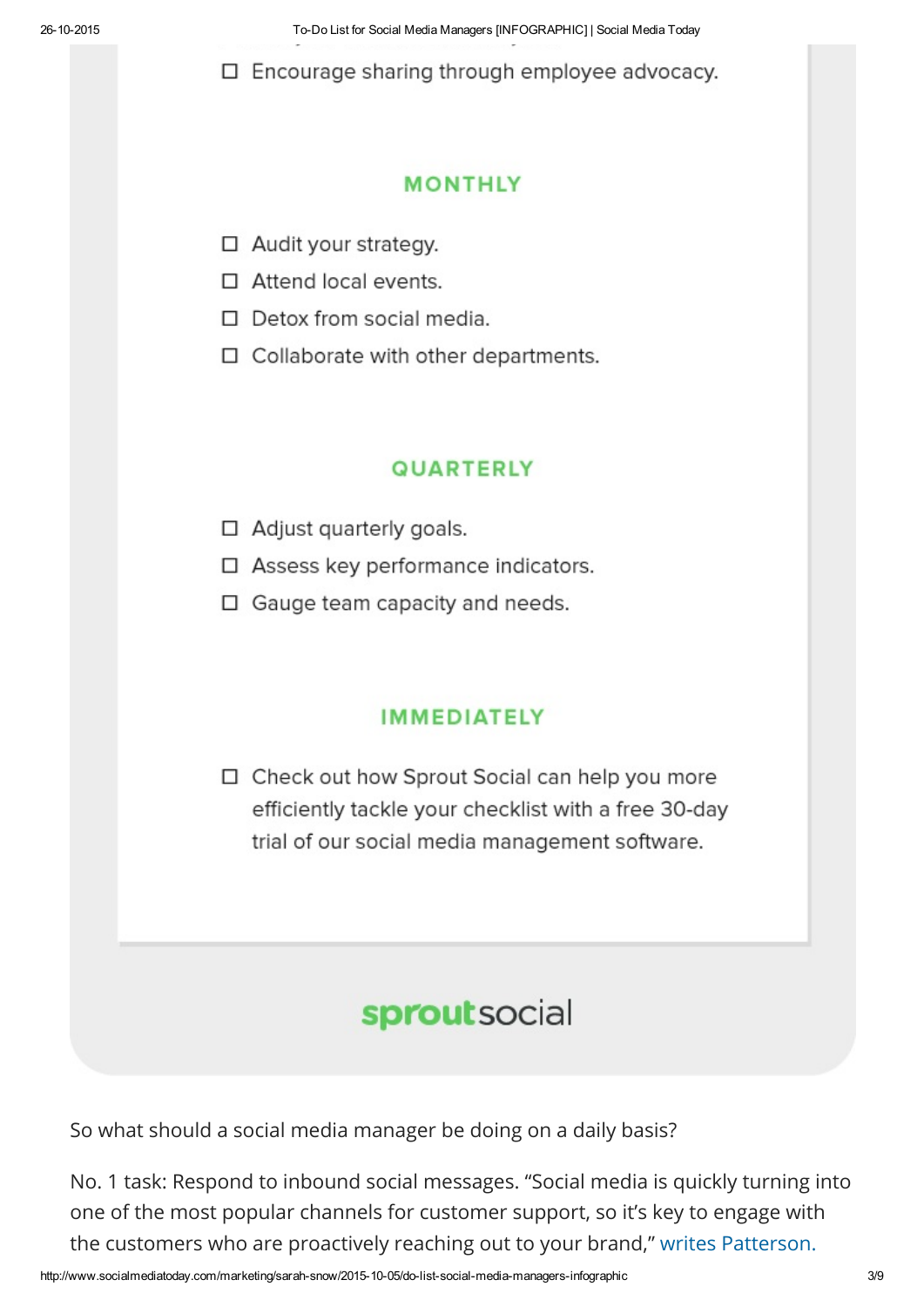"These days, ignoring customers on social media is similar to ignoring the phone ringing when they call your help centers."

No. 2 task: Monitor and respond to brand mentions. Use a social media monitoring tool to make sure you pick up on all the conversations happening about your brand, even those that don't tag your brand.

No. 3 task: Create conversations with brand advocates. "Most brands out there have outspoken fans that they can rely on to provide some solid word-of-mouth marketing and brand advocacy," writes [Patterson.](http://www.adweek.com/socialtimes/a-complete-checklist-for-social-media-managers-infographic/622615) "Think through some of the folks who frequently mention your brand positively, or those who share your content, and engage with them in order to bolster that relationship."

No. 4 task: Find and engage with potential customers. What keywords might people be using that indicate that they are looking for a product or service like your brand's product or service? Listen for those terms to find potential customers, then engage with them.

No. 5 task: Research the social media industry. "Social media is one of the most dynamic industries out there today, and if you don't keep up, you can easily get left behind," writes [Patterson.](http://www.adweek.com/socialtimes/a-complete-checklist-for-social-media-managers-infographic/622615) "Always keep an eye out for new networks to utilize or techniques to employ." That's what websites and communities like Social Media Today are for!

No. 6 task: Load your social editorial calendar. Schedule your social media posts using a tool like Sprout Social or Hootsuite. I use both.

No. 7 task: Post three to six times on Twitter.

No. 8 task: Post one to two times on Facebook.

No. 9 task: Post two to three times to Google+, Instagram and LinkedIn.

No. 10 task: Study your products and services. "Some of the most frequent questions social media managers receive have to deal directly with the products or services their brands offer," writes [Patterson.](http://www.adweek.com/socialtimes/a-complete-checklist-for-social-media-managers-infographic/622615) "While it's possible to assign these social messages to a salesperson or someone more apt to respond, it's easier to be able to answer it on the spot."

No. 11 task: Monitor the competition. How are your competitors communicating via social media? What are they doing that you should also do?

No. 12 task: Work on a blog post. "Most social media managers speak on social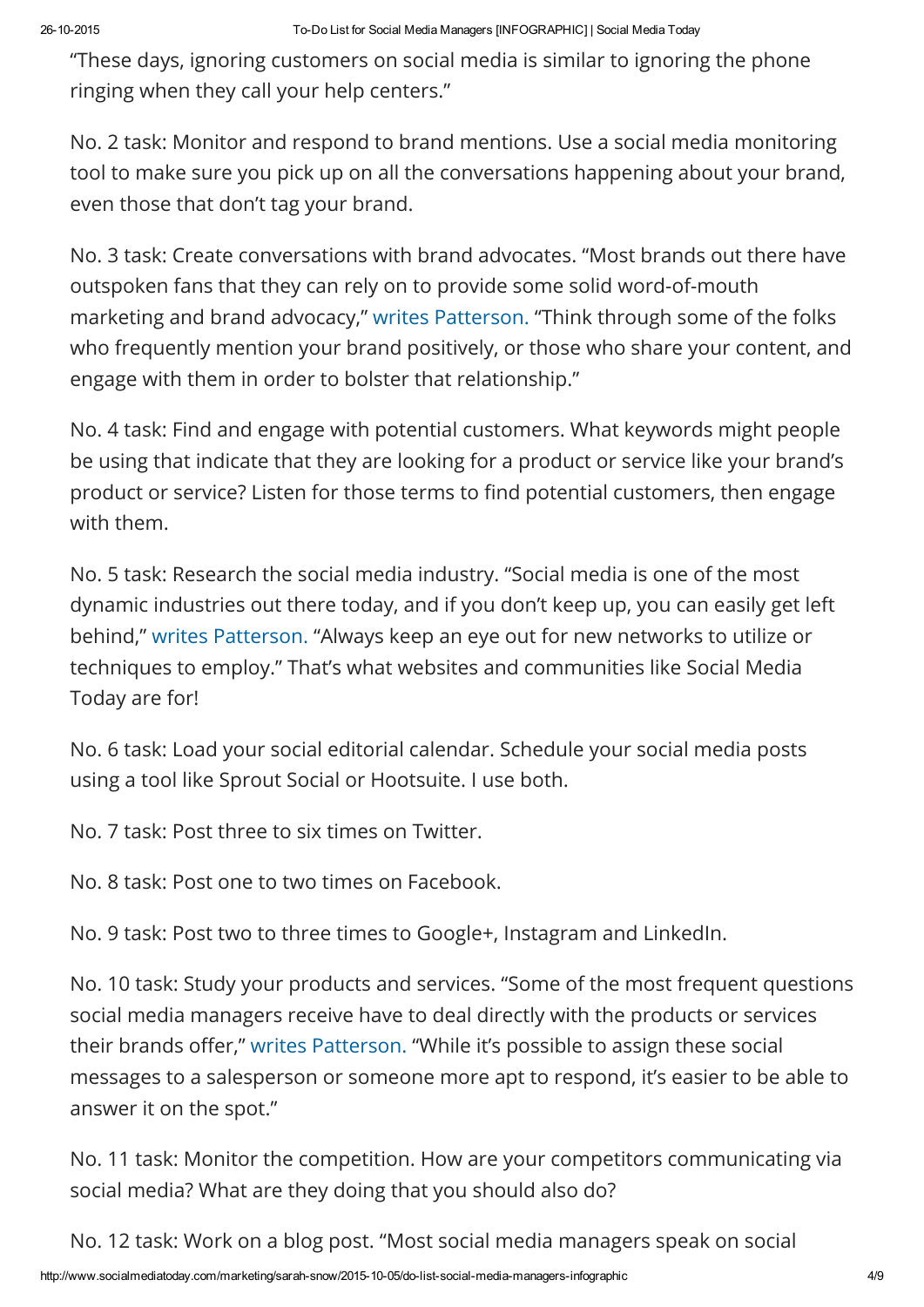media as their brands, which makes it tough to get their own names out there. See if your company will let you write your own blog posts," writes [Patterson.](http://www.adweek.com/socialtimes/a-complete-checklist-for-social-media-managers-infographic/622615) "This will help you grow as a content creator, and it gives you something tangible to take credit for. Plus, you have a ton of great knowledge that other people can benefit from."

To read more about the longer-term tasks in the infographic, see Patterson's article [here](http://www.adweek.com/socialtimes/a-complete-checklist-for-social-media-managers-infographic/622615).

## AUTHOR INFORMATION



SARAH SNOW Content Hacker at SMT

## RELATED ITEMS



**TRY IT FREE** 

#### WANT YOUR ELECTED REPRESENTATIVE'S

ATTENTION? USE SOCIAL MEDIA, SAYS NEW STUDY



FACEBOOK, CENSORSHIP, AND THE RISK

OF PRIVATELY OWNED COMMUNICATION

#### PARIS FASHION WEEK: A [SHAPE-SHIFTING](http://www.socialmediatoday.com/technology-data/localspeak/2015-10-09/paris-fashion-week-shape-shifting-kaleidoscope?utm_source=web&utm_medium=links&utm_content=Paris%20Fashion%20Week:%20A%20Shape-Shifting%20Kaleidoscope&utm_campaign=related-items) KALEIDOSCOPE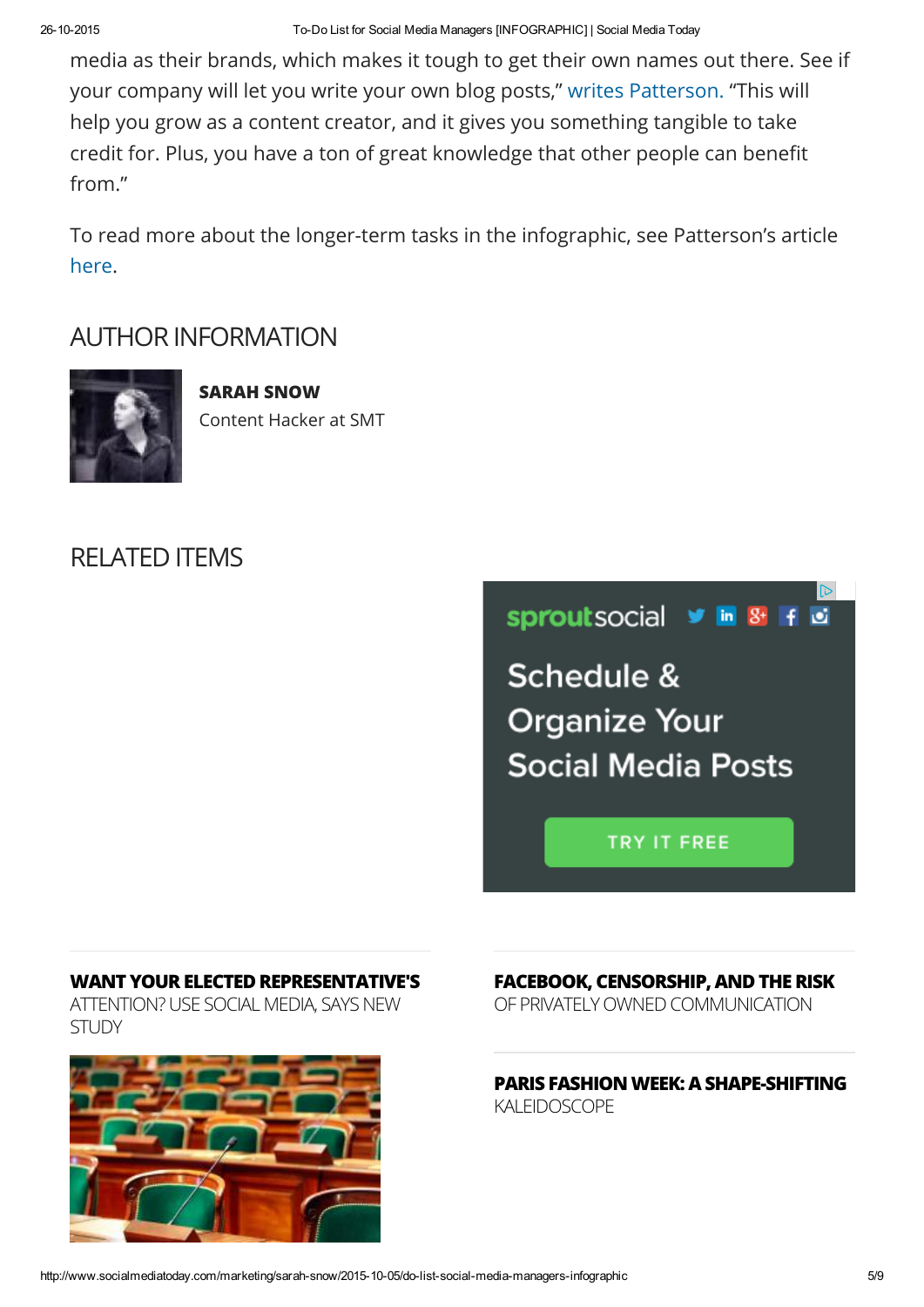চি



# **NIEUWE TOYOTA AURIS.** Lanceringsaanbieding:

vanaf €14.990





# JOIN THE CONVERSATION

[SIGN](http://www.socialmediatoday.com/user) IN | REGISTER TO [COMMENT](http://www.socialmediatoday.com/user/register)



Oct 6 | Posted 2 weeks ago

# Michael [Patterson](http://www.socialmediatoday.com/users/michael-patterson)

I'm glad you found my article helpful!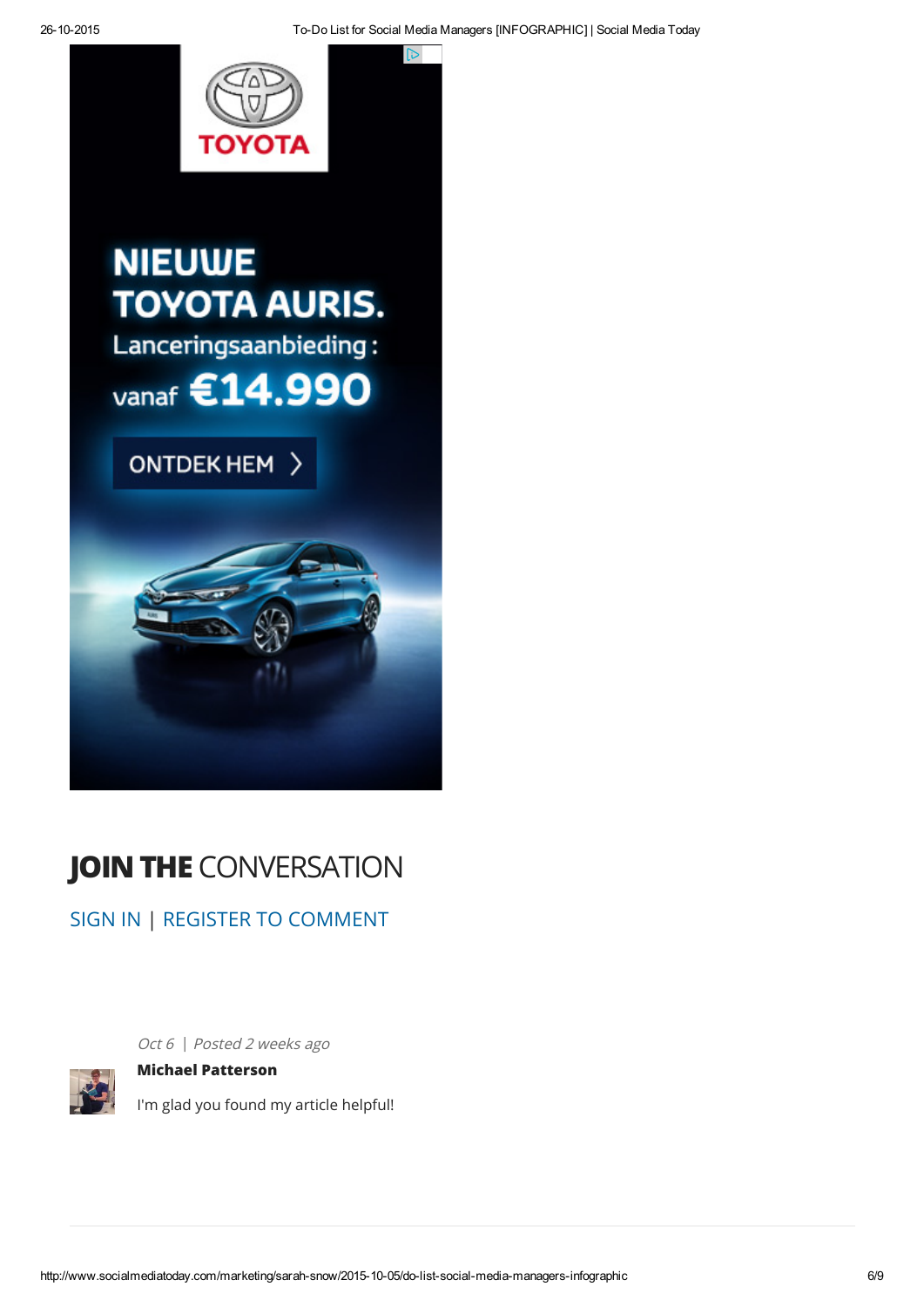

GET OUR [NEWSLETTER](http://smt.socialmediatoday.com/acton/form/10375/004b:d-0002/1/index.htm)

[DOWNLOAD](http://www.socialmediatoday.com/white-papers) WHITE PAPERS

[REGISTER](http://socialshakeup.socialmediatoday.com/) FOR THE SOCIAL SHAKE-UP

JOIN A FREE [WEBINAR](http://www.socialmediatoday.com/webinars)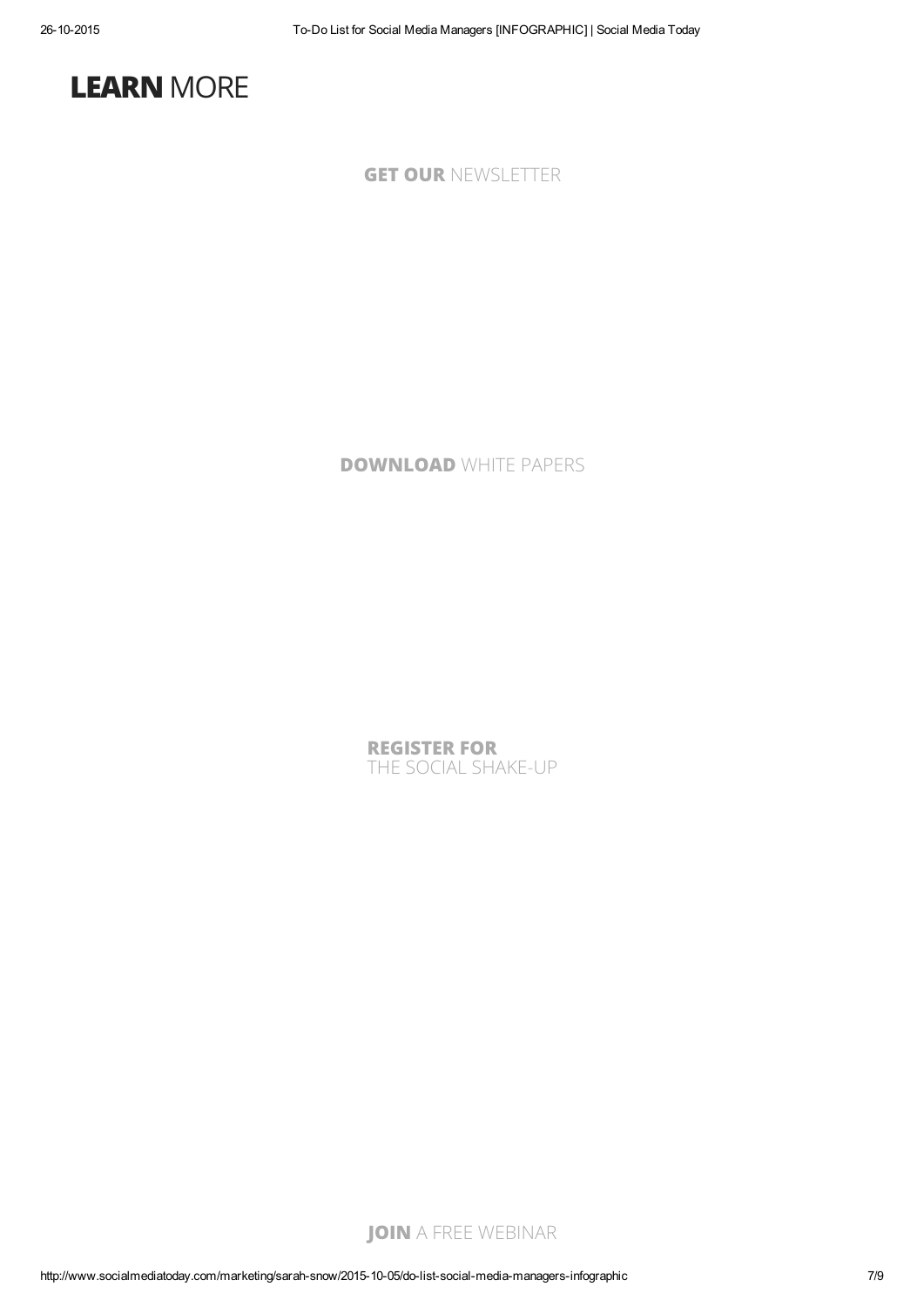## UPCOMING WEBINARS

#### [OMNI-CHANNEL](http://www.socialmediatoday.com/webinar/2015-08-27/omni-channel-marketing-creating-right-mix-your-brand) MARKETING: CREATING THE RIGHT MIX FOR YOUR BRAND SIGN UP

## January 19, 2016

An exclusive, live webinar from Social Media Today January 19th, 2016 at 12pm EST / 9am PST There is a fine line between an omni-channel market...

#### CREATING A CUSTOMER JOURNEY MAP: A LIVE [DEMONSTRATION](http://www.socialmediatoday.com/webinar/2015-08-27/creating-customer-journey-map-live-demonstration-tangerine-lab) WITH TANGERINE LAB SIGN UP

## January 12, 2016

An exclusive, live webinar on January 12th, 2016 at 12pm ET/9am PT Description coming soon.

## **WHITEPAPERS**

## MAKING THE CASE FOR EMPLOYEE ADVOCACY [DOWNLOAD](http://www.socialmediatoday.com/white-papers/making-case-employee-advocacy)

## October 19, 2015

Employee Advocacy is no longer an experiment - it's become a proven, widely accepted method to increase brand awareness, drive the sales pip...

## THE PURSUIT OF SOCIAL [PERSUASION](http://www.socialmediatoday.com/white-papers/pursuit-social-persuasion) DOWNLOAD

### September 08, 2015

Find out how today's top marketers are using social display to build brand love and